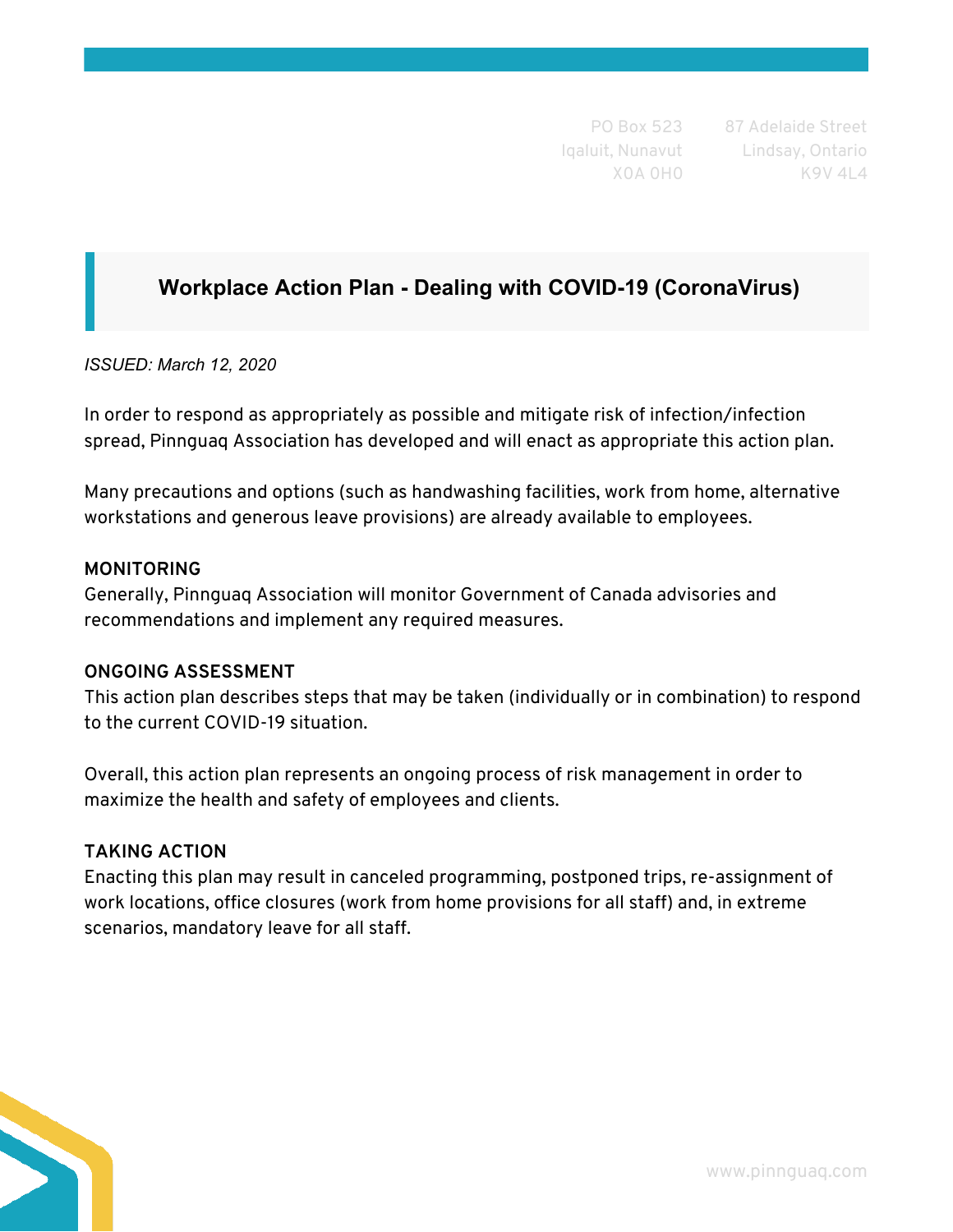## **ACTION PLAN ELEMENTS**

- **Communication**: Pinnguaq will continue to monitor the situation by consulting legitimate organizations such as the World Health Organization and the Government of Canada Health Agency. Related actions include:
	- Providing clear, timely communication to employees;
	- Providing relevant resources/information to employees;
	- Responding in a timely fashion to employee concerns and complaints;
	- HR will be the designated communication coordinator on all COVID-19 related messaging to employees and will communicate information regularly.
	- Information sources for employees to consult:
		- Government of Canada: [https://www.canada.ca/en/public-health/services/diseases/coronavirus-disease-c](https://www.canada.ca/en/public-health/services/diseases/coronavirus-disease-covid-19.html) [ovid-19.html](https://www.canada.ca/en/public-health/services/diseases/coronavirus-disease-covid-19.html)
		- Government of Ontario: <https://www.ontario.ca/page/2019-novel-coronavirus>
		- Government of Nunavut: <https://www.gov.nu.ca/health/information/covid-19-novel-coronavirus>
		- Health Unit (Lindsay Office): [https://www.hkpr.on.ca/featured\\_posts/novel-coronavirus/](https://www.hkpr.on.ca/featured_posts/novel-coronavirus/)
- **● Education and training for staff:** Pinnguaq will provide employees with, at minimum, a baseline of information with respect to coronavirus including common symptoms, ideas for basic hygiene and preventive measures, and steps to take if illness is suspected:
	- **○** Consideration may be given to approving self-quarantine for employees who believe they are/may become sick;
	- Employees who believe you may have COVID-19:
		- Should call ahead to their health care provider, advise them of the situation and get direction on when/how to attend screening.

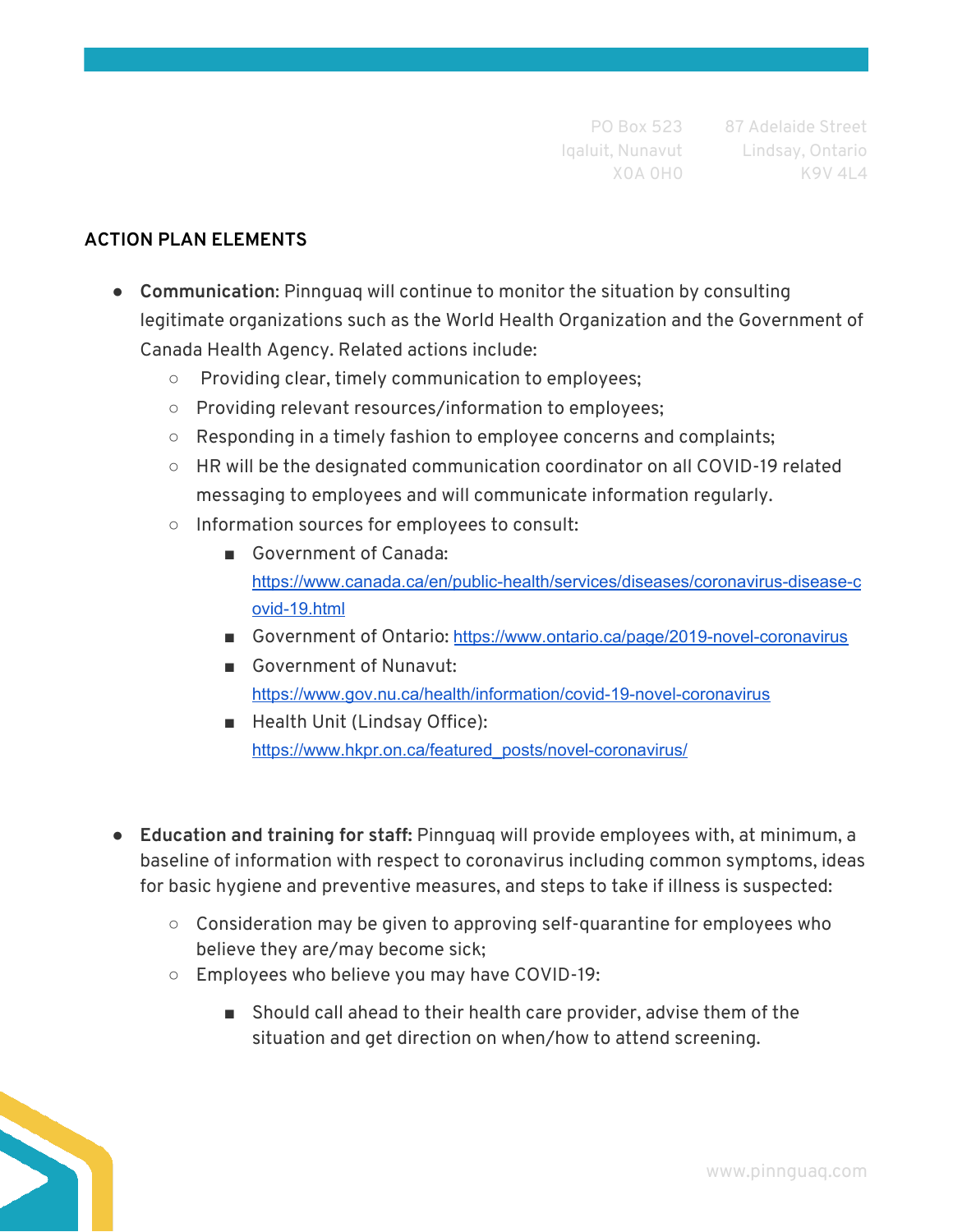- Those attending screening will be asked to wear a mask and avoid public transit.
- Your health care professional will diagnose then confirm with lab testing results.
- Employees who have travelled to COVID-19 hotspot locations (as designated by Health Canada) must, upon return, call the health unit immediately and self isolate/monitor for 14 days.
- **Minimizing Risk**: To minimize the spread of potential infection, Pinnguaq will implement the following:
- Actively encourage sick employees to stay home;
- Directing employees who appear sick or present identified risk factors to work from home or take relevant paid leave;
- Ask employees to disclose relevant travel activities and possibly require a self-quarantine measure as appropriate;
- Provide clean hand washing facilities.
- Offering alcohol-based hand sanitizers when regular facilities are not available (or to people on the road).
- Clean objects that are touched frequently, such as doorknobs, handles, railings, kettles, etc. more often with regular disinfectants or soap and water;
	- Assignments to address additional cleaning for frequently touched surfaces will be coordinated by HR.
- Providing boxes of tissues and encouraging their use.
- Reminding staff to not share cups, glasses, dishes and cutlery. Be sure dishes are washed in soap and water after use.
- Removing magazines and papers from waiting areas or common rooms
- Making sure ventilation systems are working properly.
- Cleaning a person's workstation or other areas where they have been if a person has been suspected or identified with an infection
- Using social distancing techniques, such as using telephone, video conferencing, or the internet to conduct as much business as possible (including within the same building),

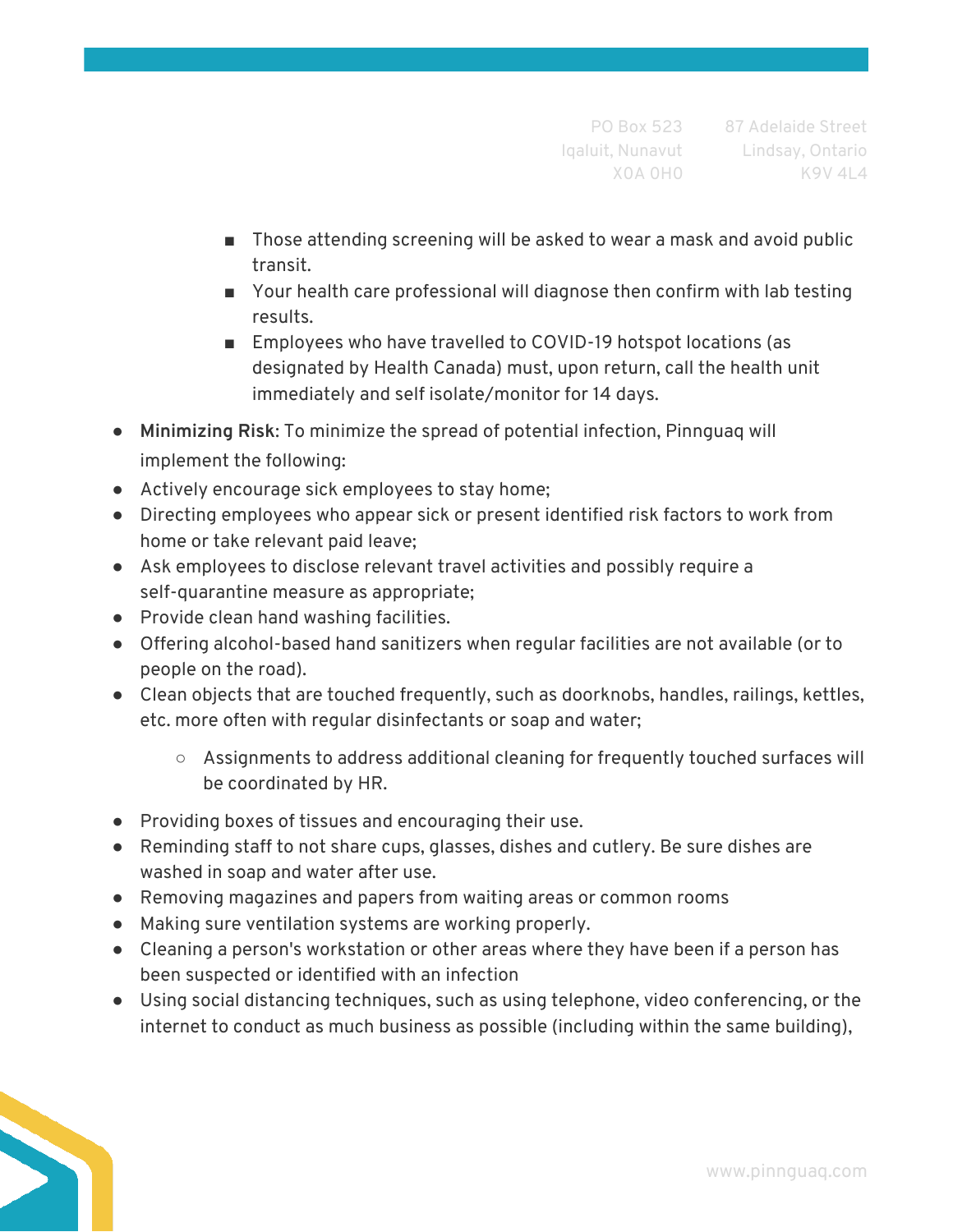allow employees to work from home, or to work flexible hours to avoid peak public transportation times or crowding the workplace.

- **Limitations and restrictions:** Actions could include consideration of:
	- **○ Limiting non-essential travel for staff:** as recommended by Health Canada, also consider rescheduling non-essential travel to any of the affected areas until governmental authorities re-evaluate the risk. Employers should also consider implementing a self-imposed quarantine policy for employees coming back from travel to affected areas.
	- **○ Restricting or limiting public access to the Makerspaces**
	- **○ Restricting in-person meetings with outside groups;**
	- **○ Encouraging/requiring online meetings** instead of in-person meetings**;**
- **Respect Individual Rights:** Pinnguaq ensure that they are complying with all applicable privacy and human rights laws while identifying risks. Pinnguaq will collect information required for business continuity planning in the least privacy-intrusive manner and take care to limit the collection of sensitive health information, obtaining consent where required. Further, subject to health and safety laws, employers should avoid identifying infected employees or those suspected of being infected. However, in the event that an emergency is declared, we may see public safety outweighing any privacy interests.
- **Address Racism**: Pinnguaq will monitor and address any workplace stigma directed toward employees and customers based on race, colour, national or ethnic origin from affected areas.
- **Prepare for Work Refusals:** At Pinnguaq we adhere to occupational health and safety legislation. An employee may, in certain circumstances, refuse to work if they have reason to believe that there is the potential for danger or unsafe working conditions.